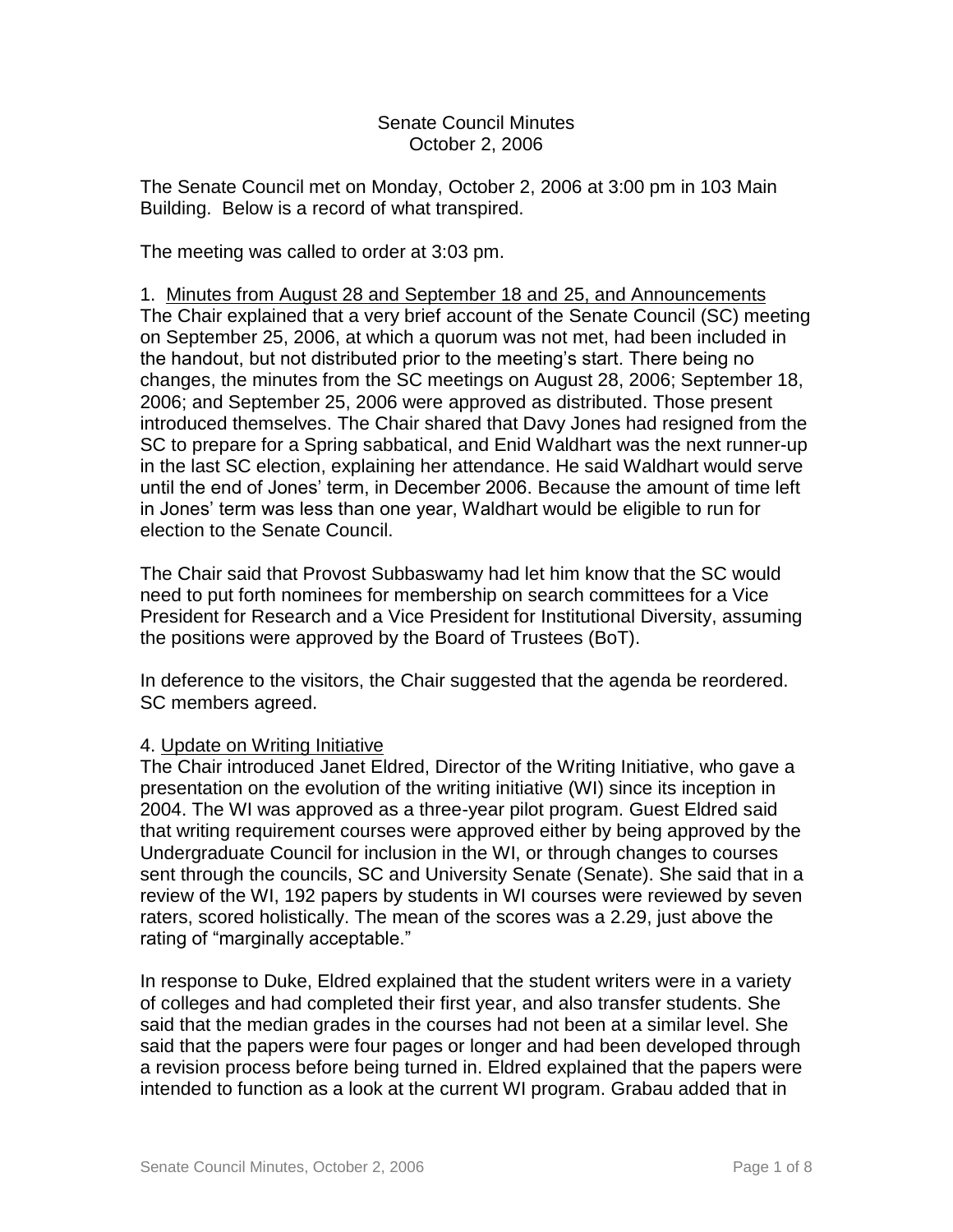order to fulfill the graduate writing requirement (GWR), a student would need a minimum grade of "C" on each piece counting toward the GWR. He said that as a member of the group that reviewed the papers, the sense was that scoring an "attempt marginally successful" was average for students. Eldred said that the problem with many papers was not poor grammar, but rather due to poor content and overly simple theses. Some papers included in the review were ones that did not receive a passing course grade. Lesnaw wondered how papers that had gone through a review process with the instructor could still receive such poor grades.

Eldred went on to explain that 200-level English courses were often not taught by regular faculty, similar to issues in 100-level courses. She said that it was possible that the WI courses in the major could perform better. She said that data on WI courses in the major would be included in the next review report. The WI requirement was still mostly provided by the Department of English. Another problem was that the University of Louisville, as a result of decisions by the Council on Postsecondary Education, was home to the doctoral program in writing, while UK offered a doctorate in literature. Therefore, there was a lack of graduate students and faculty with a background in writing. Eldred noted that faculty development funds were available in the second year of the pilot, 2005 – 2006, with assessments being done in the first and third years.

Eldred said that she was pleased with the degree to which the WI was making inroads into majors, and thought the program was working, although more majors should be encouraged to participate. In response to Lesnaw, Eldred explained that the original intent was to put the WI into 300- and 400-level courses, but that 200-level courses were most feasible. She said that the funds would be used largely for administrative personnel purposes, to provide assessment and review syllabi to ensure the courses met WI requirements. Eldred added that many instructors did not grade papers in effective ways, which WI individuals were hoping to help.

Liaison Greissman commented that using 300- and 400-level courses could move into areas in which the major offered the courses. Eldred agreed, saying that there was a desire to keep the program voluntary, which would negate using 300- and 400-level courses. Without appropriate funding, expertise, support, etc., majors viewed WI courses at the advanced level as an unfunded mandate.

The Chair asked if Eldred had a suggestion as to a next step. Eldred said she thought the Senate should see the report, although no action was necessary. She said she had sent the report to a variety of involved individuals, including the Provost, College of Arts & Sciences Dean Hoch and Associate Provost for Undergraduate Education, and that the SC would need to advise on a Graduation Writing Requirement Committee in the future. The Chair thanked Eldred for attending.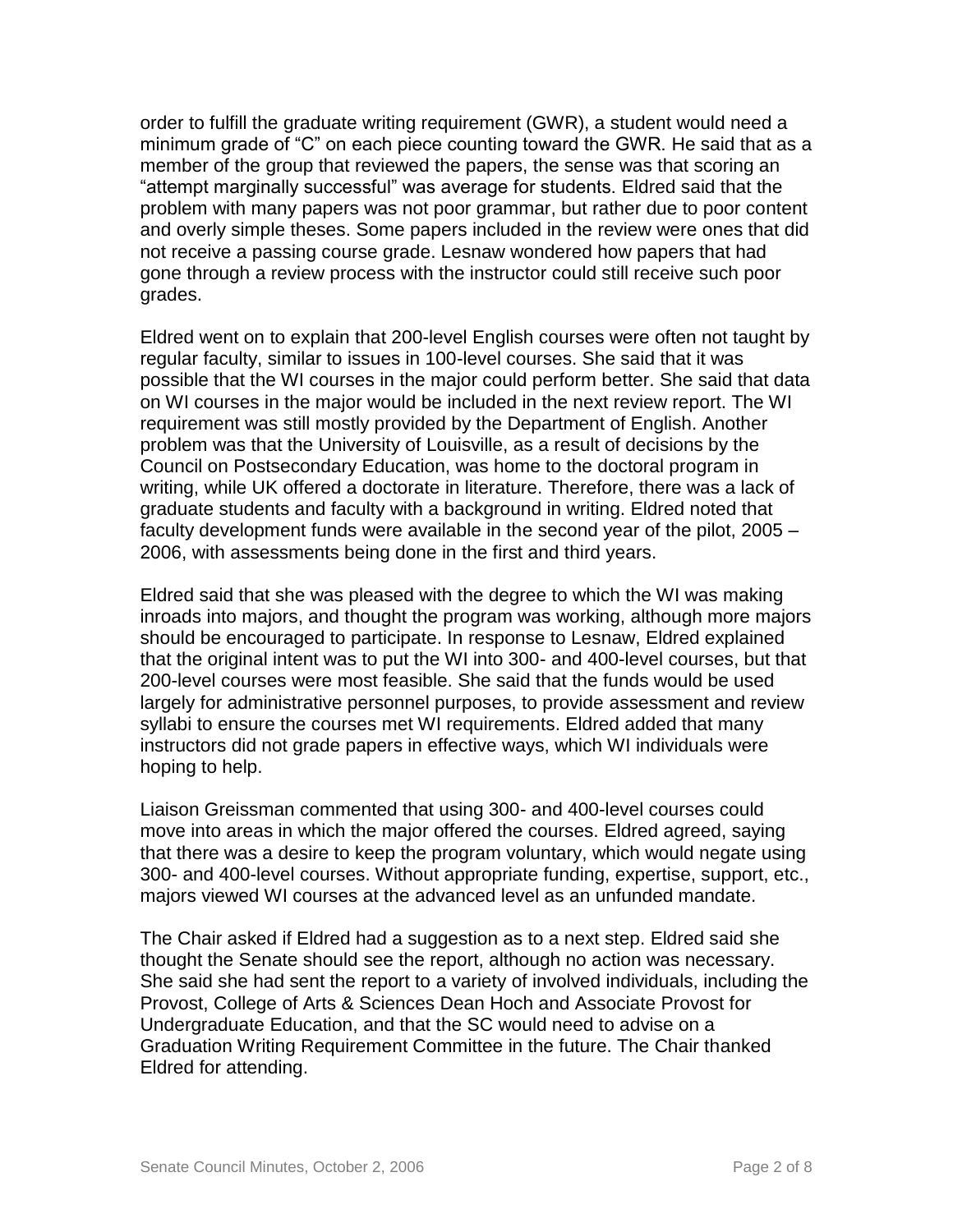# 8. Senate"s Library Committee Motions

The Chair explained that the Senate's Library Committee (SLC) put forth two motions to the SC, and that Associate Dean for Collections and Technical Services Mary Beth Thompson was in attendance to answer questions. Guest Thompson added that College of Libraries Dean Carol Diedrichs spoke with Library faculty, who strongly supported the motion from the SLC, urging UK become a signatory to Senate bill S. 2695 (Federal Research Public Access Act of 2006). Lesnaw, a member of the SLC, shared that the entire SLC felt very strongly that [the motion](http://www.uky.edu/USC/New/files/20061002/Library%20Committee%20Motion%201.pdf) be approved. She said that it would not jeopardize the peer review system, but would affect the income professional societies receives from publications in their journals. Waldhart wondered if the scientific results would be reported in such a way that it would be understandable to laypeople. Lesnaw replied that consumers would benefit through increased availability of research information to scientific and other communities. Guest Thompson clarified for Greissman that only research that was accepted through the peer review process and published would be included, not those papers that were rejected. She added that any federally-funded research manuscript could be withheld from the general public for six months, but would then have to become available. Grabau wondered if the higher-end journals would institute a publication cost to make up for article access fees, a cost that could be a burden to some researchers, or if researchers would pass through any publication cost to a grant through the budget.

There being no further discussion, a **vote** was taken on the **motion** from the Senate"s Library Committee that the University of Kentucky become a signatory to the public letter of support for (United States) Senate bill S. 2695 (Federal Research Public Access Act of 2006) which would maximize taxpayer access to the results of federally-funded research. The motion **passed** unanimously with a **positive recommendation**.

Thompson said that College of Library Dean Diedrichs very much supported the [second motion](http://www.uky.edu/USC/New/files/20061002/Library%20Committee%20Motion%202.pdf) from the SLC, that the Dean of Libraries provide an annual "State of the Library" report to the Senate. Dembo commented that many other annual reports were mandated by the *Senate Rules*, yet never materialized. He wanted SC members to be cognizant of the time that would need to be committed to such a report. Lesnaw added that the SLC rationalized that the Library occupied a very central place in every faculty members" professional life. She supported the report being used as another mechanism for communication regarding the Library. Waldhart wondered if the report could be offered electronically. Lesnaw said that giving an annual report via email would be far less effective than offering one in person.

A **vote** was taken on the motion from the Senate"s Library Committee that the Dean of Libraries shall be invited to appear annually before the University Senate to provide a "State of the Library" report. The motion **passed** unanimously with a **positive recommendation.**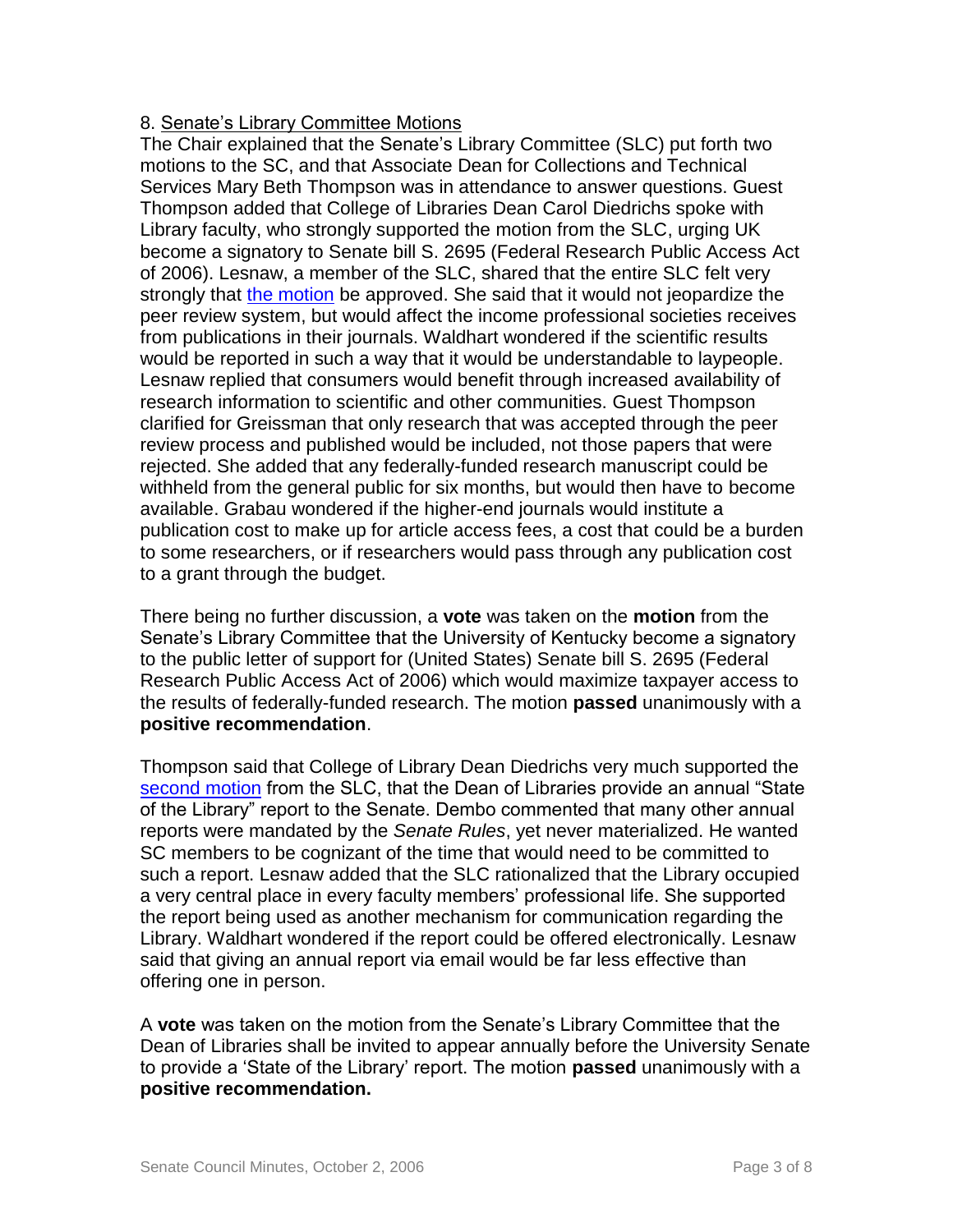The Chair thanked Thompson for attending.

#### 2. Granting of *Ex Officio* Non-Voting Membership in Senate to Associate Provost for Faculty Affairs

The Chair stated that he had prepared sample wording that could be used in a motion granting *ex officio* non-voting membership to Heidi Anderson, the Associate Provost for Faculty Affairs (APFA). Regardless of whether or not a change to the *Senate Rules* would be necessary to grant such membership, Anderson could be granted membership by such a motion in the interim. The Chair added that a recent revision to the *Governing Regulations* gave the Senate the right to offer *ex officio* nonvoting membership to any university employee.

Lesnaw **moved** that the Senate grant *ex officio* Senate membership without voting privileges to the Associate Provost for Faculty Affairs, Heidi Anderson, until 8/16/07. The Chair added that once the BoT approved the APFA position, a permanent change could be made to the *Senate Rules*. Waldhart **seconded**. The motion unanimously **passed** with a positive recommendation.

# 3. KCTCS Candidates for Degrees

Baxter **moved** to accept the list of KCTCS candidates for credentials included in the handout, and send to the Senate with a positive recommendation. Harley **seconded**. The motion unanimously **passed**.

## 5. [Approval of Existing Qualifications for \(2006 –](http://www.uky.edu/USC/New/files/20061002/HonDegQual_GS%20WebSite.pdf) 2007) Honorary Degrees

The Chair offered background information, and how the SC had been very involved with the development of the *Administrative Regulation* (*AR*) regarding Honorary Degrees (HD). The new *AR* gave the Senate the responsibility to determine the qualifications by which nominees for HD were judged. There was insufficient time to extensively review the current qualifications for HD recipients, so the existing qualifications were to be approved until the Senate"s Admissions and Academic Standards Committee (SA&ASC) could thoroughly evaluate them.

Lesnaw **moved** the Senate Council send to the University Senate the existing criteria for Honorary Degrees for approval for the 2006 – 2007 year. Duke **seconded**. A **vote** was taken on the motion to send to the University Senate the existing criteria for Honorary Degrees for approval for the 2006 – 2007 year. The motion **passed** unanimously, and goes to the Senate with a **positive recommendation**.

On a related note, the Chair noted that in conjunction with the charge he had given the SA&ASC to evaluate the current qualifications for HD, *AR III-1.0-6* stated that the Chair needed to confer with the President while offering a list of four faculty nominees to ensure the best possible diversity in membership on the University Joint Committee on Honorary Degrees (UJCHD). Duke noted that the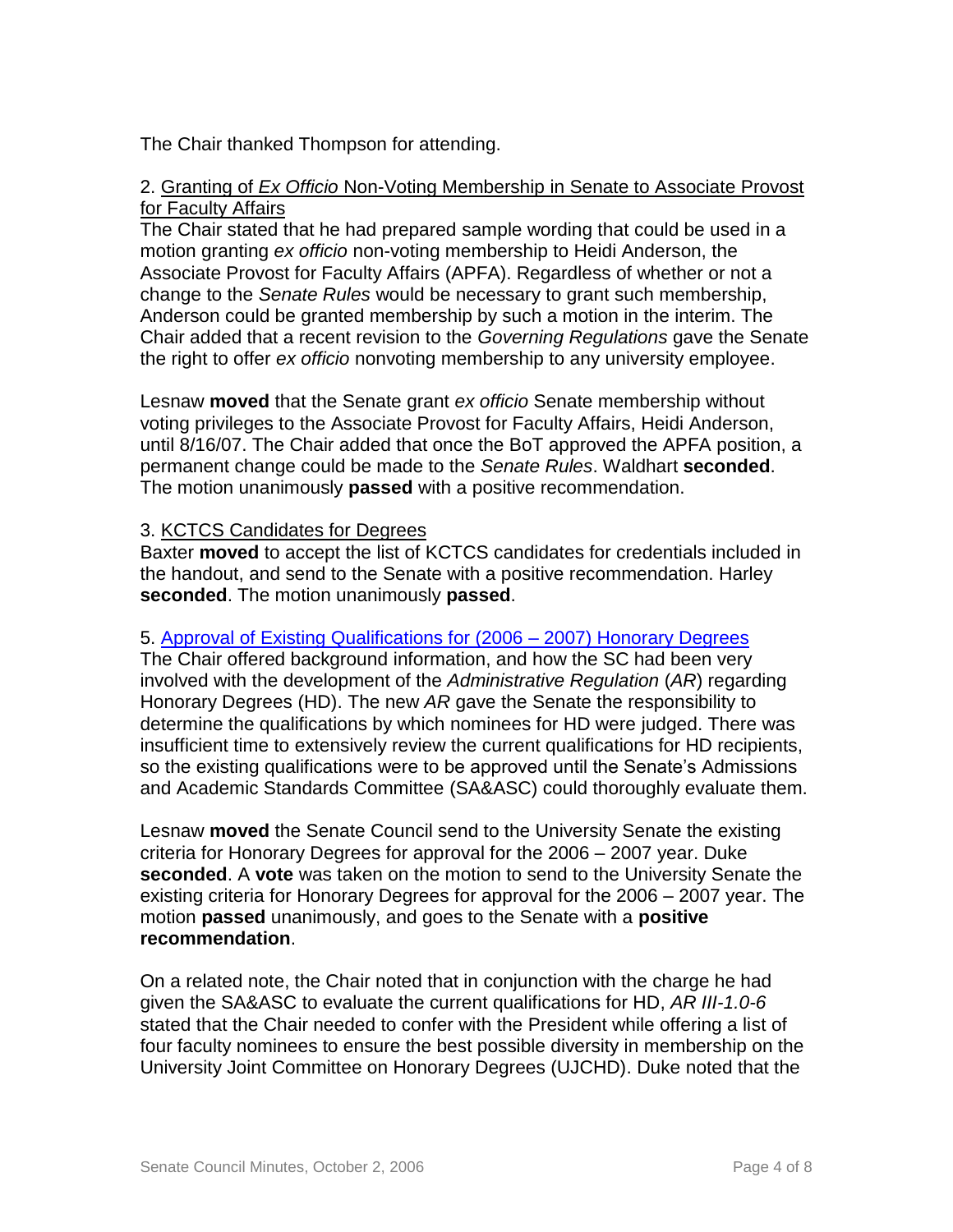list of eight nominees were predominantly female. There was discussion regarding a perceived lack of wide disciplinary diversity.

The Chair stated that SC members could offer additional names to include on the list if anyone had suggestions. In response to Lesnaw, he explained that that the individuals on the committee would have staggered one-, two- and three-year terms, since this would be a brand new committee.

Waldhart offered an **amendment to the motion** from the Nominating Committee to accept the list of eight names. In response to a request from the Chair, Waldhart reworded her motion such that the Chair would be given the prerogative to consult with the President to select four individuals to nominate. Lesnaw **seconded**. A **vote** was taken on the motion from the Nominating Committee to accept the list of names, from which the Chair would choose four and later confer with the President. The vote on the amendment to the motion **passed** with five votes in favor and one against.

There was discussion regarding diversity of the names for those to serve on the UJCHD. In response to a request from Duke, the Chair explained the process by which the Nominating Committee identified those on the list. The Chair said that Davy Jones had sent two requests to the Senate, requested names on the SC listserv and sent queries to a variety of faculty councils.

A **vote** was taken on the motion to submit the names of those individuals put forward by the Nominating Committee, and give the Chair a prerogative to confer with the President. The motion **passed** unanimously. A brief discussion followed regarding the need for increased faculty involvement in the HD process.

#### 7. Discussion Regarding Senate"s Research Committee

The Chair invited Guest Acting Head, Office of the Vice President for Research Chuck Staben to begin the discussion on the Senate"s Research Committee (SRC). Staben related that in years past, a Lexington Research Committee and Medical Center Research Committee existed at UK. There was also a University Research Advisory Committee (URAC), made up of all associate deans for research at UK. When former EVPR Wendy Baldwin was hired and came to UK, she found the URAC to be too large to make a valuable contribution. As a result of the committee"s end, there was no substantial faculty input into research at the vice presidential level. Referring to the SRC, Staben related that it had not met for many years, until 2005 – 2006, when it met a few times; Staben attended a couple of the meetings. He thought the SRC would be a good mechanism to offer faculty-based input into research process at UK, but that after reviewing SRC membership, he thought that it would benefit from members in additional disciplines. The members could be added on an ad hoc basis until an official joint committee from the Office of the Vice President for Research (VPR) and the Senate Council could be developed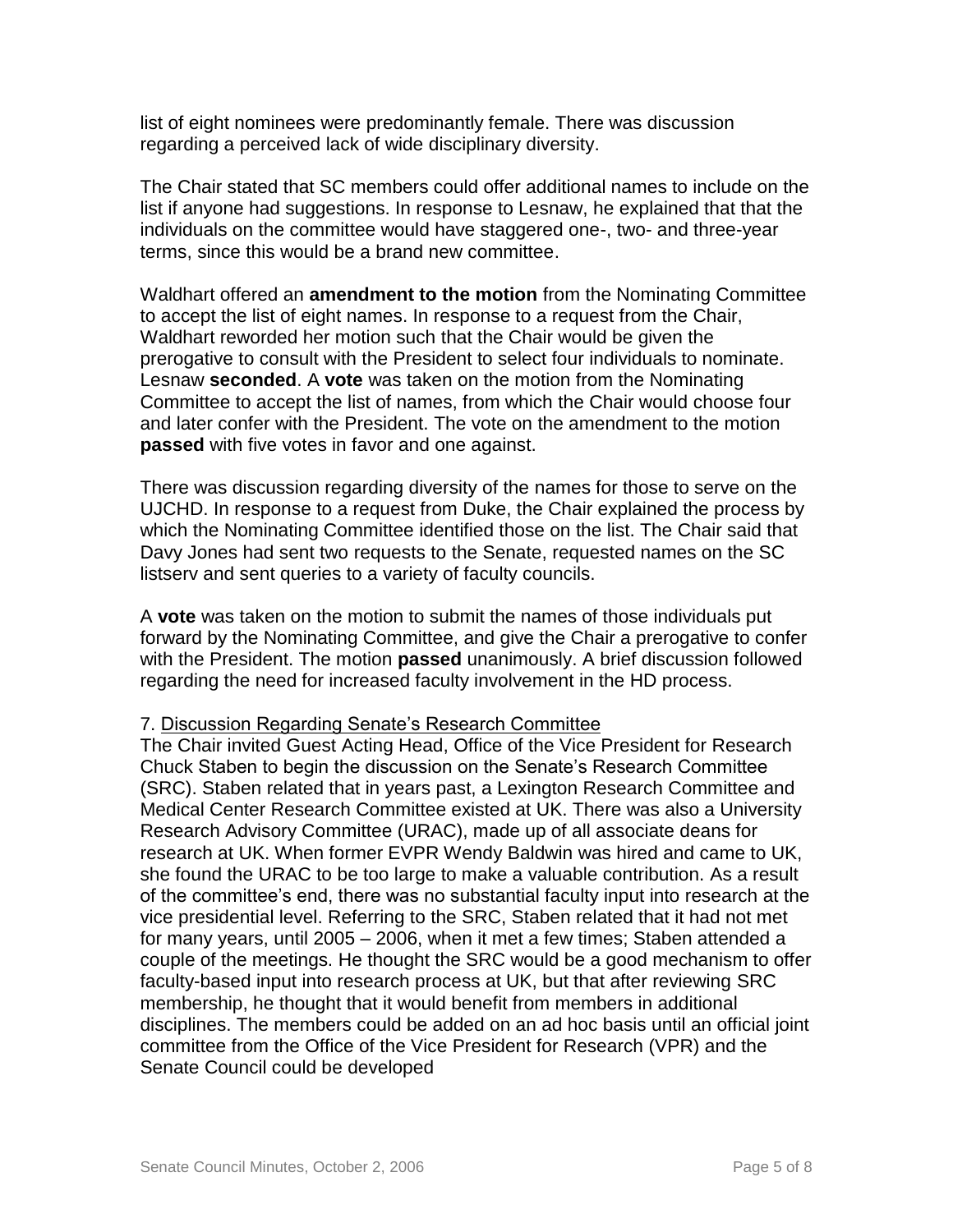In response to faculty trustee Dembo, Staben said that he thought an appropriate size for such a committee would be no larger than 15 members, and that concerns from faculty could come to the committee in any number of ways: through associate deans for research; through the strategic planning process; and from more informal means. The Chair added that Staben had suggested expanding the SRC by three individuals, and that the SRC would begin to advise Staben in his role as interim VPR. Because of the transient nature of his current position, Staben suggested adding members on an ad hoc basis, instead of proposing a change to the charge of the SRC in the *Senate Rules*.

There was a discussion regarding adding additional members, and how best to round out the diversity needed in a committee that advises the VPR. Lesnaw **moved** that the Senate Council accept three to four nominees from the Office of the Vice President for Research to add to the Senate"s Research Committee for the purpose of diversifying disciplinary mix, and that the Senate"s Research Committee advise the Office of the Vice President for Research in matters pertinent to both groups. Harley **seconded**. The motion **passed** unanimously.

## 6. [Updated \(from informal discussion 9/25/06\) Modification to](http://www.uky.edu/USC/New/files/20061002/Proposed%20amendment%20to%20SR6-4-1-A_Modified.pdf) *Senate Rule [6.4.1.A](http://www.uky.edu/USC/New/files/20061002/Proposed%20amendment%20to%20SR6-4-1-A_Modified.pdf)*

The Chair offered background information on the agenda item. When the Senate approved the full academic offenses section (Section 6.4 of the *Senate Rules*), it was decided that faculty, and not any other instructor, such as a teaching assistant (TA), would be responsible for decisions made in an academic offense complaint. Some disciplines argued that their very experienced TAs should be allowed to make such decisions and that there were staff-employee course directors who oversaw many sections of the same course. For purposes of uniformity and practice, some areas wanted those staff employee course directors to be able to act in the role of "instructor."

Lesnaw **moved** to send the proposal to change the wording of the entire *Section 6.4.1.A* to read as follows:

If an instructor is not a faculty employee (for example, the instructor is a teaching assistant), then the faculty employee who is ultimately responsible for signing the grade reports for the course shall normally assume the role of the instructor. However, with the agreement of the responsible faculty employee, the chair may decide either to allow the actual instructor to retain this role or to ask another staff employee who is directly involved with the course (for example, a course coordinator) to assume this role. In any case, the actual instructor should retain an important consultative role.

Waldhart **seconded**. Dembo asked if including the word "staff" would preclude a department chair from asking another faculty member the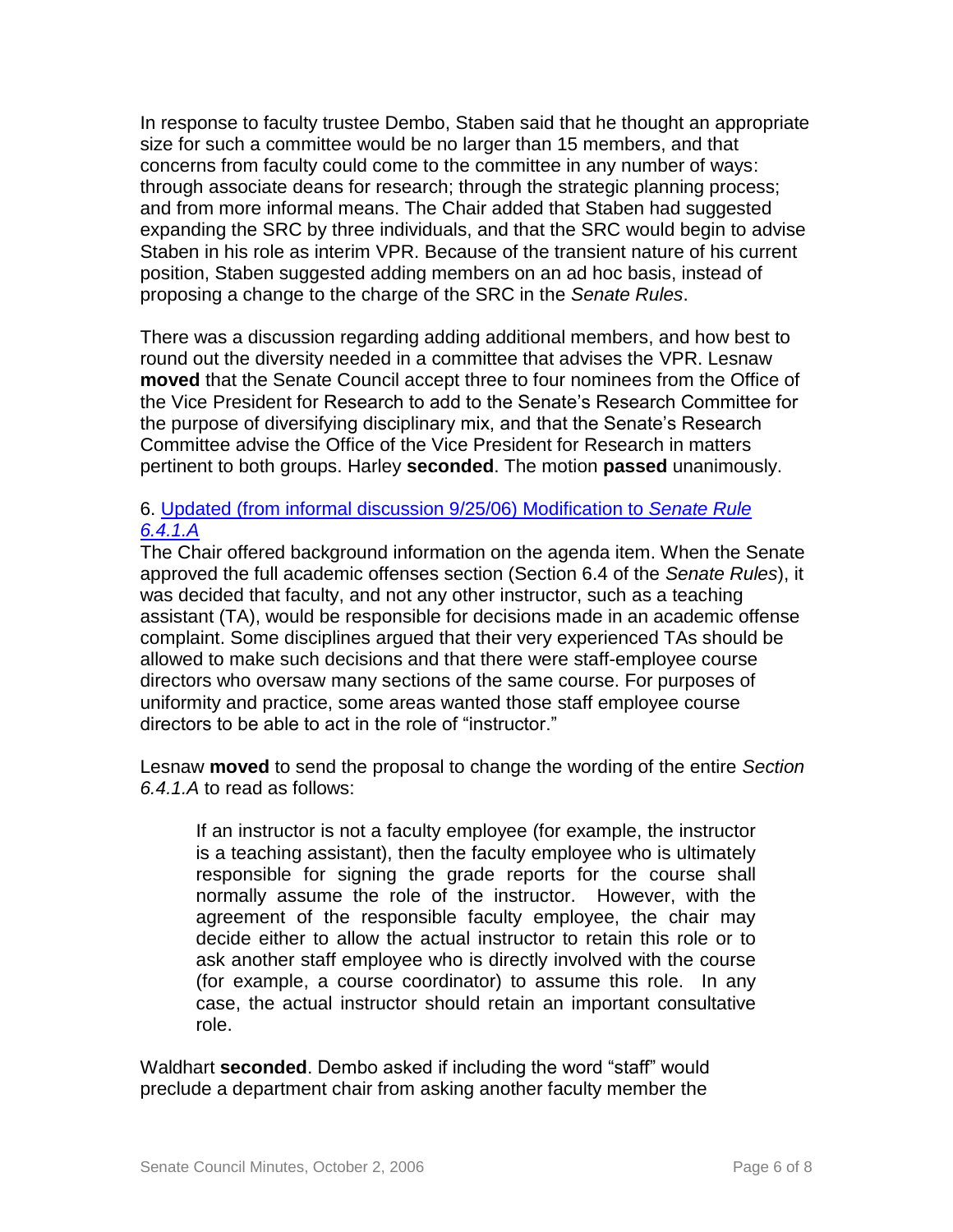authority to make decisions. Lesnaw stated that any faculty members would already have that right. The impetus for the change was the use of staff employees as course directors. Baxter offered an **amendment to the motion** that "staff" be stricken from the section. Duke **seconded**. Waldhart spoke against removing "staff," saying that the purpose of the change was to allow a staff employee the authority to make decisions. A **vote** was taken on the amendment to the motion to remove "staff" from the proposed change to *Section 6.4.1.A*, and the motion **passed**, with six in favor and one against.

A **vote** was taken on the rewording of the entire *Section 6.4.1.*A so that it would read as follows:

If an instructor is not a faculty employee (for example, the instructor is a teaching assistant), then the faculty employee who is ultimately responsible for signing the grade reports for the course shall normally assume the role of the instructor. However, with the agreement of the responsible faculty employee, the chair may decide either to allow the actual instructor to retain this role or to ask another employee who is directly involved with the course (for example, a course coordinator) to assume this role. In any case, the actual instructor should retain an important consultative role.

The motion **passed** unanimously, and goes to the Senate with a **positive recommendation**.

## 9. [Tentative Agenda for October 9 Senate Meeting](http://www.uky.edu/USC/New/files/20061002/Tentative%20Agenda%20for%2010-9%20US%20Mtg.pdf)

There was a discussion regarding the tentative Senate agenda and whether all items could be addressed during the Senate meeting. Lesnaw **moved** to accept the tentative Senate agenda as an unordered list; add to the agenda the actions from the October 2 Senate Council meeting needing Senate approval; move the Work-Life survey results presentation to the November agenda; and give the Senate Council Chair the authority to order the items. Harley **seconded**. The motion **passed** unanimously.

The Chair, noting the time, said that nominees for the external committee reviewing the College of Agriculture Dean were due to Connie Ray"s office by October 13. Because there would be no SC meetings in the interim, he asked if SC would approve discussing the names of nominees over the listserv. SC members agreed.

The meeting was adjourned at 5:08 pm.

 Respectfully submitted by Kaveh Tagavi, Senate Council Chair